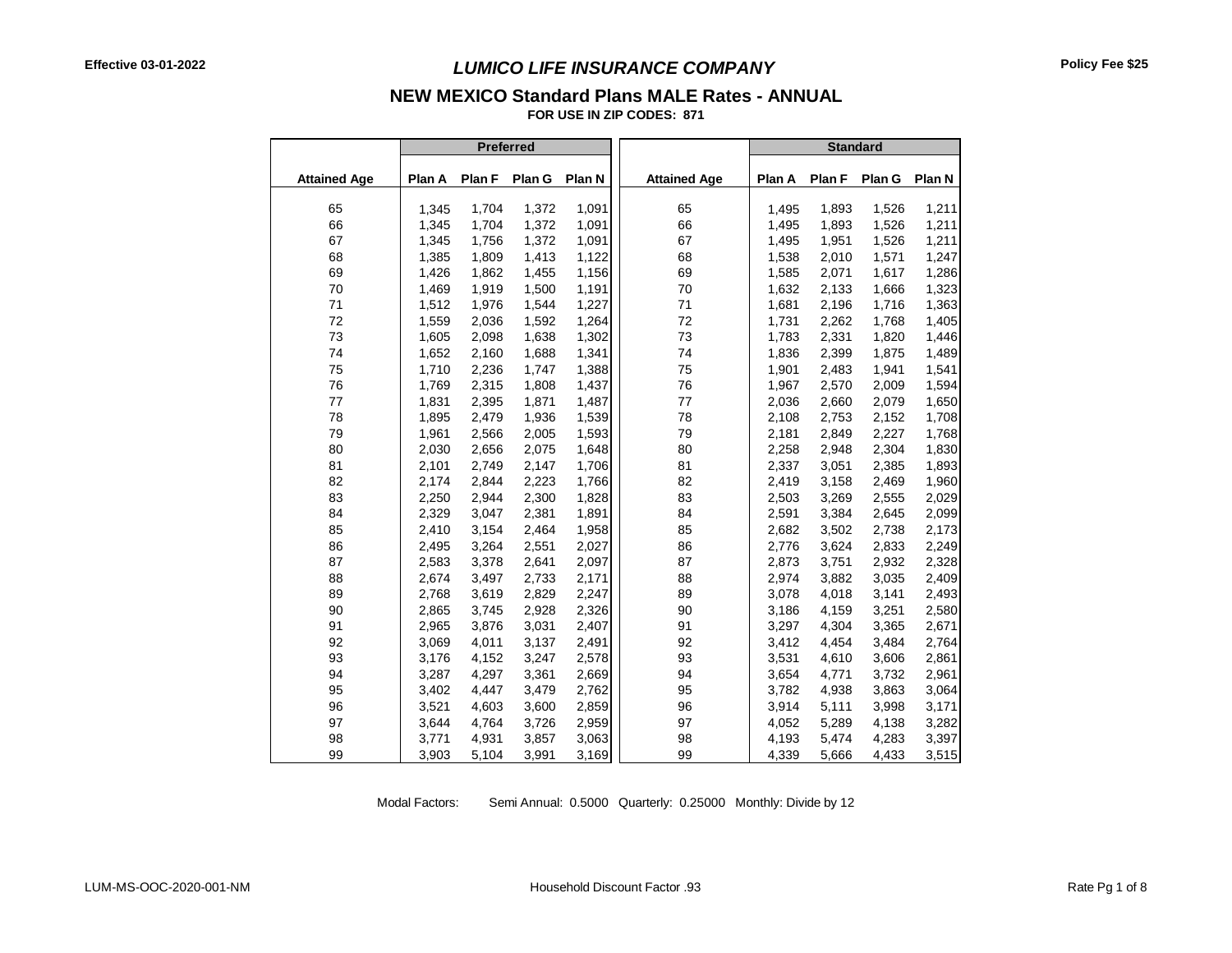#### **NEW MEXICO Standard Plans MALE Rates - ANNUAL**

**FOR USE IN ZIP CODES: ALL EXCEPT 871**

|                     |        | <b>Preferred</b> |        |        |                     | <b>Standard</b> |        |        |        |
|---------------------|--------|------------------|--------|--------|---------------------|-----------------|--------|--------|--------|
| <b>Attained Age</b> | Plan A | Plan F           | Plan G | Plan N | <b>Attained Age</b> | Plan A          | Plan F | Plan G | Plan N |
| 65                  | 1,262  | 1,600            | 1,288  | 1,024  | 65                  | 1,403           | 1,777  | 1,432  | 1,137  |
| 66                  | 1,262  | 1,600            | 1,288  | 1,024  | 66                  | 1,403           | 1,777  | 1,432  | 1,137  |
| 67                  | 1,262  | 1,649            | 1,288  | 1,024  | 67                  | 1,403           | 1,832  | 1,432  | 1,137  |
| 68                  | 1,300  | 1,698            | 1,326  | 1,053  | 68                  | 1,444           | 1,887  | 1,474  | 1,170  |
| 69                  | 1,339  | 1,748            | 1,366  | 1,086  | 69                  | 1,488           | 1,944  | 1,518  | 1,207  |
| 70                  | 1,379  | 1,801            | 1,408  | 1,118  | 70                  | 1,532           | 2,002  | 1,564  | 1,242  |
| 71                  | 1,420  | 1,855            | 1,450  | 1,152  | 71                  | 1,578           | 2,062  | 1,611  | 1,280  |
| 72                  | 1,463  | 1,911            | 1,495  | 1,187  | 72                  | 1,625           | 2,124  | 1,660  | 1,319  |
| 73                  | 1,507  | 1,969            | 1,538  | 1,223  | 73                  | 1,673           | 2,188  | 1,709  | 1,358  |
| 74                  | 1,551  | 2,028            | 1,584  | 1,259  | 74                  | 1,724           | 2,252  | 1,761  | 1,397  |
| 75                  | 1,605  | 2,099            | 1.640  | 1,303  | 75                  | 1,784           | 2,331  | 1,822  | 1,446  |
| 76                  | 1,661  | 2,173            | 1,697  | 1,349  | 76                  | 1,847           | 2,413  | 1,886  | 1,497  |
| 77                  | 1,719  | 2,249            | 1,757  | 1,396  | 77                  | 1,911           | 2,497  | 1,952  | 1,549  |
| 78                  | 1,779  | 2,327            | 1,818  | 1,444  | 78                  | 1,979           | 2,584  | 2,020  | 1,604  |
| 79                  | 1,841  | 2,409            | 1,882  | 1,495  | 79                  | 2,048           | 2,674  | 2,091  | 1,660  |
| 80                  | 1,906  | 2,493            | 1,948  | 1,547  | 80                  | 2,120           | 2,768  | 2,163  | 1,718  |
| 81                  | 1,972  | 2,580            | 2,016  | 1,602  | 81                  | 2,194           | 2,865  | 2,239  | 1,777  |
| 82                  | 2,041  | 2,670            | 2,087  | 1,658  | 82                  | 2,270           | 2,965  | 2,317  | 1,840  |
| 83                  | 2,112  | 2,764            | 2,159  | 1,716  | 83                  | 2,350           | 3,069  | 2,399  | 1,904  |
| 84                  | 2,186  | 2,861            | 2,235  | 1,776  | 84                  | 2,432           | 3,176  | 2,483  | 1,971  |
| 85                  | 2,263  | 2,961            | 2,314  | 1,838  | 85                  | 2,518           | 3,287  | 2,570  | 2,040  |
| 86                  | 2,342  | 3,065            | 2,395  | 1,903  | 86                  | 2,606           | 3,402  | 2,660  | 2,111  |
| 87                  | 2,425  | 3,172            | 2,479  | 1,969  | 87                  | 2,697           | 3,521  | 2,753  | 2,185  |
| 88                  | 2,510  | 3,282            | 2,566  | 2,038  | 88                  | 2,792           | 3,644  | 2,849  | 2,261  |
| 89                  | 2,598  | 3,397            | 2,656  | 2,110  | 89                  | 2,889           | 3,772  | 2,949  | 2,340  |
| 90                  | 2,689  | 3,516            | 2,749  | 2,183  | 90                  | 2,991           | 3,904  | 3,052  | 2,422  |
| 91                  | 2,783  | 3,639            | 2,846  | 2,260  | 91                  | 3,095           | 4,041  | 3,159  | 2,507  |
| 92                  | 2,881  | 3,766            | 2,945  | 2,339  | 92                  | 3,203           | 4,182  | 3,270  | 2,594  |
| 93                  | 2,981  | 3,897            | 3,048  | 2,421  | 93                  | 3,315           | 4,328  | 3,385  | 2,685  |
| 94                  | 3,085  | 4,034            | 3,156  | 2,505  | 94                  | 3,430           | 4,479  | 3,504  | 2,779  |
| 95                  | 3,193  | 4,175            | 3,266  | 2,593  | 95                  | 3,551           | 4,636  | 3,626  | 2,877  |
| 96                  | 3,305  | 4,321            | 3,379  | 2,684  | 96                  | 3,675           | 4,798  | 3,754  | 2,977  |
| 97                  | 3,421  | 4,473            | 3,498  | 2,777  | 97                  | 3,804           | 4,965  | 3,885  | 3,081  |
| 98                  | 3,540  | 4,629            | 3,621  | 2,875  | 98                  | 3,936           | 5,139  | 4,020  | 3,189  |
| 99                  | 3,664  | 4,791            | 3,747  | 2,975  | 99                  | 4,074           | 5,319  | 4,161  | 3,300  |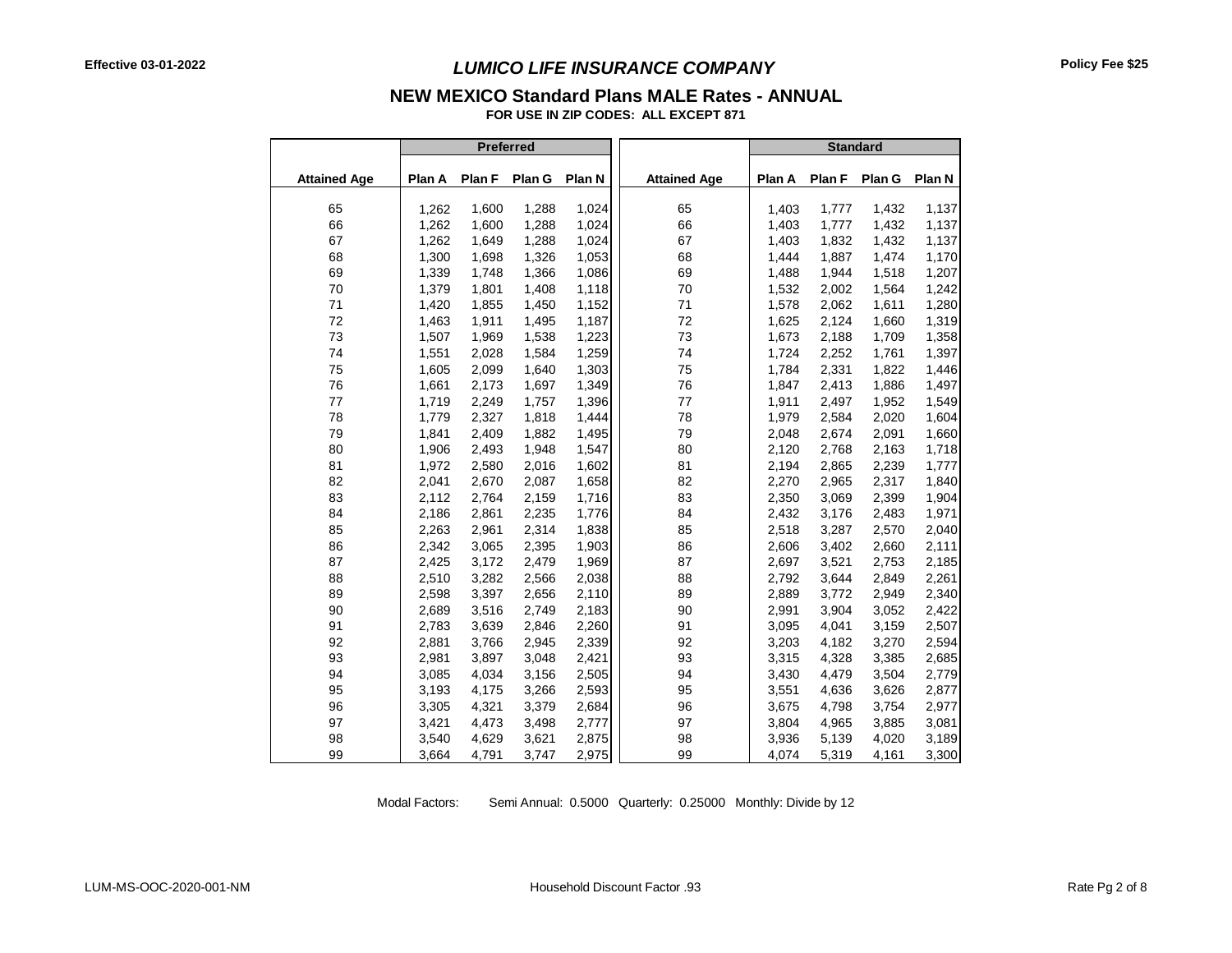# **NEW MEXICO Standard Plans FEMALE Rates - ANNUAL**

**FOR USE IN ZIP CODES: 871**

|                     |        |        | Preferred |        |                     | <b>Standard</b> |        |        |        |
|---------------------|--------|--------|-----------|--------|---------------------|-----------------|--------|--------|--------|
| <b>Attained Age</b> | Plan A | Plan F | Plan G    | Plan N | <b>Attained Age</b> | Plan A          | Plan F | Plan G | Plan N |
|                     |        |        |           |        |                     |                 |        |        |        |
| 65                  | 1,200  | 1,520  | 1,226     | 973    | 65                  | 1,334           | 1,690  | 1,363  | 1,082  |
| 66                  | 1,200  | 1,520  | 1,226     | 973    | 66                  | 1,334           | 1,690  | 1,363  | 1,082  |
| 67                  | 1,200  | 1,568  | 1,226     | 973    | 67                  | 1,334           | 1,742  | 1,363  | 1,082  |
| 68                  | 1,237  | 1,615  | 1,262     | 1,003  | 68                  | 1,373           | 1,795  | 1,402  | 1,113  |
| 69                  | 1,273  | 1,663  | 1,299     | 1,032  | 69                  | 1,415           | 1,849  | 1,444  | 1,148  |
| 70                  | 1,311  | 1,713  | 1,339     | 1,063  | 70                  | 1,458           | 1,904  | 1,488  | 1,182  |
| 71                  | 1,351  | 1,764  | 1,379     | 1,096  | 71                  | 1,501           | 1,960  | 1,532  | 1,216  |
| 72                  | 1,391  | 1,818  | 1,421     | 1,128  | 72                  | 1,546           | 2,020  | 1,579  | 1,253  |
| 73                  | 1,432  | 1,872  | 1,463     | 1,162  | 73                  | 1,592           | 2,081  | 1,625  | 1,292  |
| 74                  | 1,476  | 1,929  | 1,506     | 1,197  | 74                  | 1,639           | 2,143  | 1,675  | 1,329  |
| 75                  | 1,527  | 1,997  | 1,559     | 1,239  | 75                  | 1,697           | 2,218  | 1,734  | 1,375  |
| 76                  | 1,581  | 2,066  | 1,614     | 1,282  | 76                  | 1,756           | 2,295  | 1,795  | 1,423  |
| 77                  | 1,636  | 2,139  | 1,670     | 1,327  | 77                  | 1,818           | 2,376  | 1,858  | 1,473  |
| 78                  | 1,694  | 2,214  | 1,729     | 1,373  | 78                  | 1,882           | 2,459  | 1,923  | 1,525  |
| 79                  | 1,753  | 2,291  | 1,789     | 1,421  | 79                  | 1,947           | 2,545  | 1,990  | 1,578  |
| 80                  | 1,815  | 2,371  | 1,851     | 1,471  | 80                  | 2,016           | 2,634  | 2,060  | 1,633  |
| 81                  | 1,878  | 2,454  | 1,916     | 1,523  | 81                  | 2,086           | 2,725  | 2,132  | 1,690  |
| 82                  | 1,944  | 2,540  | 1,983     | 1,576  | 82                  | 2,159           | 2,821  | 2,207  | 1,748  |
| 83                  | 2,012  | 2,628  | 2,053     | 1,631  | 83                  | 2,235           | 2,920  | 2,284  | 1,809  |
| 84                  | 2,082  | 2,720  | 2,124     | 1,688  | 84                  | 2,313           | 3,022  | 2,364  | 1,873  |
| 85                  | 2,155  | 2,815  | 2,198     | 1,746  | 85                  | 2,393           | 3,128  | 2,446  | 1,938  |
| 86                  | 2,231  | 2,914  | 2,275     | 1,807  | 86                  | 2,477           | 3,237  | 2,532  | 2,006  |
| 87                  | 2,308  | 3,016  | 2,354     | 1,871  | 87                  | 2,564           | 3,350  | 2,620  | 2,077  |
| 88                  | 2,389  | 3,122  | 2,437     | 1,936  | 88                  | 2,654           | 3,467  | 2,712  | 2,149  |
| 89                  | 2,473  | 3,231  | 2,523     | 2,004  | 89                  | 2,747           | 3,588  | 2,807  | 2,225  |
| 90                  | 2,560  | 3,344  | 2,611     | 2,075  | 90                  | 2,842           | 3,714  | 2,905  | 2,302  |
| 91                  | 2,650  | 3,461  | 2,703     | 2,147  | 91                  | 2,942           | 3,844  | 3,007  | 2,382  |
| 92                  | 2,743  | 3,582  | 2,798     | 2,223  | 92                  | 3,045           | 3,978  | 3,112  | 2,466  |
| 93                  | 2,838  | 3,708  | 2,896     | 2,300  | 93                  | 3,152           | 4,117  | 3,221  | 2,552  |
| 94                  | 2,937  | 3,838  | 2,996     | 2,380  | 94                  | 3,262           | 4,262  | 3,334  | 2,641  |
| 95                  | 3,040  | 3,972  | 3,101     | 2,464  | 95                  | 3,376           | 4,411  | 3,450  | 2,733  |
| 96                  | 3,146  | 4,111  | 3,210     | 2,550  | 96                  | 3,495           | 4,566  | 3,570  | 2,829  |
| 97                  | 3,256  | 4,256  | 3,323     | 2,639  | 97                  | 3,617           | 4,725  | 3,696  | 2,928  |
| 98                  | 3,370  | 4,405  | 3,439     | 2,731  | 98                  | 3,743           | 4,891  | 3,825  | 3,031  |
| 99                  | 3,488  | 4,559  | 3,559     | 2,827  | 99                  | 3,874           | 5,062  | 3,959  | 3,137  |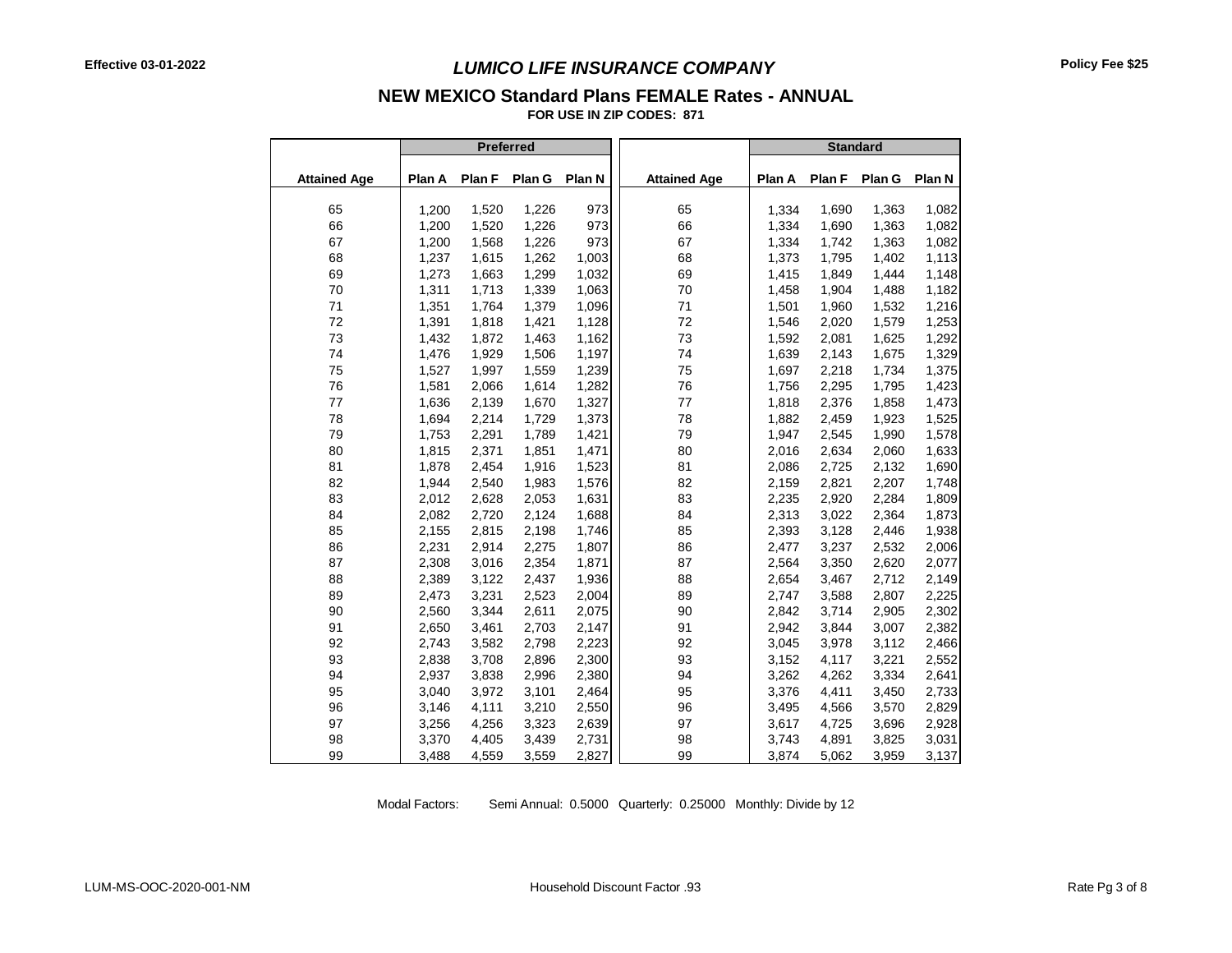### **NEW MEXICO Standard Plans FEMALE Rates - ANNUAL**

**FOR USE IN ZIP CODES: ALL EXCEPT 871**

|                     |        | <b>Preferred</b> |        |        |                     | <b>Standard</b> |        |        |        |  |
|---------------------|--------|------------------|--------|--------|---------------------|-----------------|--------|--------|--------|--|
| <b>Attained Age</b> | Plan A | Plan F           | Plan G | Plan N | <b>Attained Age</b> | Plan A          | Plan F | Plan G | Plan N |  |
|                     |        |                  |        |        |                     |                 |        |        |        |  |
| 65                  | 1,127  | 1,427            | 1,151  | 914    | 65                  | 1,253           | 1,586  | 1,279  | 1,016  |  |
| 66                  | 1,127  | 1,427            | 1,151  | 914    | 66                  | 1,253           | 1,586  | 1,279  | 1,016  |  |
| 67                  | 1,127  | 1,472            | 1,151  | 914    | 67                  | 1,253           | 1,636  | 1,279  | 1,016  |  |
| 68                  | 1,161  | 1,516            | 1,185  | 941    | 68                  | 1,289           | 1,685  | 1,317  | 1,045  |  |
| 69                  | 1,195  | 1,562            | 1,220  | 969    | 69                  | 1,329           | 1,736  | 1,356  | 1,077  |  |
| 70                  | 1,231  | 1,608            | 1,257  | 998    | 70                  | 1,368           | 1,787  | 1,397  | 1,110  |  |
| 71                  | 1,268  | 1,656            | 1,295  | 1,029  | 71                  | 1,409           | 1,840  | 1,438  | 1,142  |  |
| 72                  | 1,306  | 1,707            | 1,334  | 1,059  | 72                  | 1,452           | 1,896  | 1,482  | 1,177  |  |
| 73                  | 1,345  | 1,758            | 1,373  | 1,091  | 73                  | 1,494           | 1,954  | 1,525  | 1,213  |  |
| 74                  | 1,385  | 1,811            | 1,414  | 1,123  | 74                  | 1,539           | 2,012  | 1,572  | 1,248  |  |
| 75                  | 1,434  | 1,874            | 1,464  | 1,163  | 75                  | 1,593           | 2,082  | 1,628  | 1,291  |  |
| 76                  | 1,484  | 1,940            | 1,516  | 1,203  | 76                  | 1,649           | 2,155  | 1,685  | 1,336  |  |
| 77                  | 1,536  | 2,008            | 1,568  | 1,246  | 77                  | 1,707           | 2,231  | 1,744  | 1,383  |  |
| 78                  | 1,590  | 2,078            | 1,623  | 1,289  | 78                  | 1,766           | 2,308  | 1,805  | 1,432  |  |
| 79                  | 1,646  | 2,151            | 1,679  | 1,334  | 79                  | 1,828           | 2,389  | 1,869  | 1,481  |  |
| 80                  | 1,704  | 2,226            | 1,738  | 1,381  | 80                  | 1,892           | 2,472  | 1,934  | 1,533  |  |
| 81                  | 1,763  | 2,304            | 1,799  | 1,430  | 81                  | 1,959           | 2,559  | 2,002  | 1,586  |  |
| 82                  | 1,825  | 2,384            | 1,862  | 1,479  | 82                  | 2,027           | 2,649  | 2,071  | 1,641  |  |
| 83                  | 1,889  | 2,468            | 1,927  | 1,531  | 83                  | 2,098           | 2,741  | 2,144  | 1,698  |  |
| 84                  | 1,955  | 2,554            | 1,994  | 1,584  | 84                  | 2,171           | 2,837  | 2,219  | 1,758  |  |
| 85                  | 2,023  | 2,643            | 2,064  | 1,639  | 85                  | 2,247           | 2,937  | 2,296  | 1,820  |  |
| 86                  | 2,094  | 2,736            | 2,136  | 1,696  | 86                  | 2,325           | 3,039  | 2,377  | 1,883  |  |
| 87                  | 2,167  | 2,831            | 2,210  | 1,756  | 87                  | 2,407           | 3,145  | 2,460  | 1,949  |  |
| 88                  | 2,243  | 2,931            | 2,288  | 1,818  | 88                  | 2,491           | 3,255  | 2,546  | 2,018  |  |
| 89                  | 2,322  | 3,033            | 2,368  | 1,881  | 89                  | 2,578           | 3,369  | 2,635  | 2,088  |  |
| 90                  | 2,403  | 3,139            | 2,451  | 1,948  | 90                  | 2,668           | 3,486  | 2,727  | 2,161  |  |
| 91                  | 2,487  | 3,249            | 2,537  | 2,016  | 91                  | 2,762           | 3,608  | 2,823  | 2,237  |  |
| 92                  | 2,575  | 3,363            | 2,626  | 2,087  | 92                  | 2,859           | 3,734  | 2,921  | 2,315  |  |
| 93                  | 2,665  | 3,481            | 2,718  | 2,159  | 93                  | 2,959           | 3,865  | 3,023  | 2,396  |  |
| 94                  | 2,758  | 3,603            | 2,813  | 2,235  | 94                  | 3,063           | 4,001  | 3,130  | 2,479  |  |
| 95                  | 2,854  | 3,729            | 2,912  | 2,313  | 95                  | 3,170           | 4,141  | 3,239  | 2,566  |  |
| 96                  | 2,954  | 3,860            | 3,014  | 2,394  | 96                  | 3,281           | 4,286  | 3,352  | 2,656  |  |
| 97                  | 3,057  | 3,995            | 3,119  | 2,478  | 97                  | 3,395           | 4,436  | 3,469  | 2,749  |  |
| 98                  | 3,164  | 4,135            | 3,228  | 2,564  | 98                  | 3,514           | 4,591  | 3,591  | 2,846  |  |
| 99                  | 3,275  | 4,280            | 3,341  | 2,654  | 99                  | 3,637           | 4,752  | 3,716  | 2,945  |  |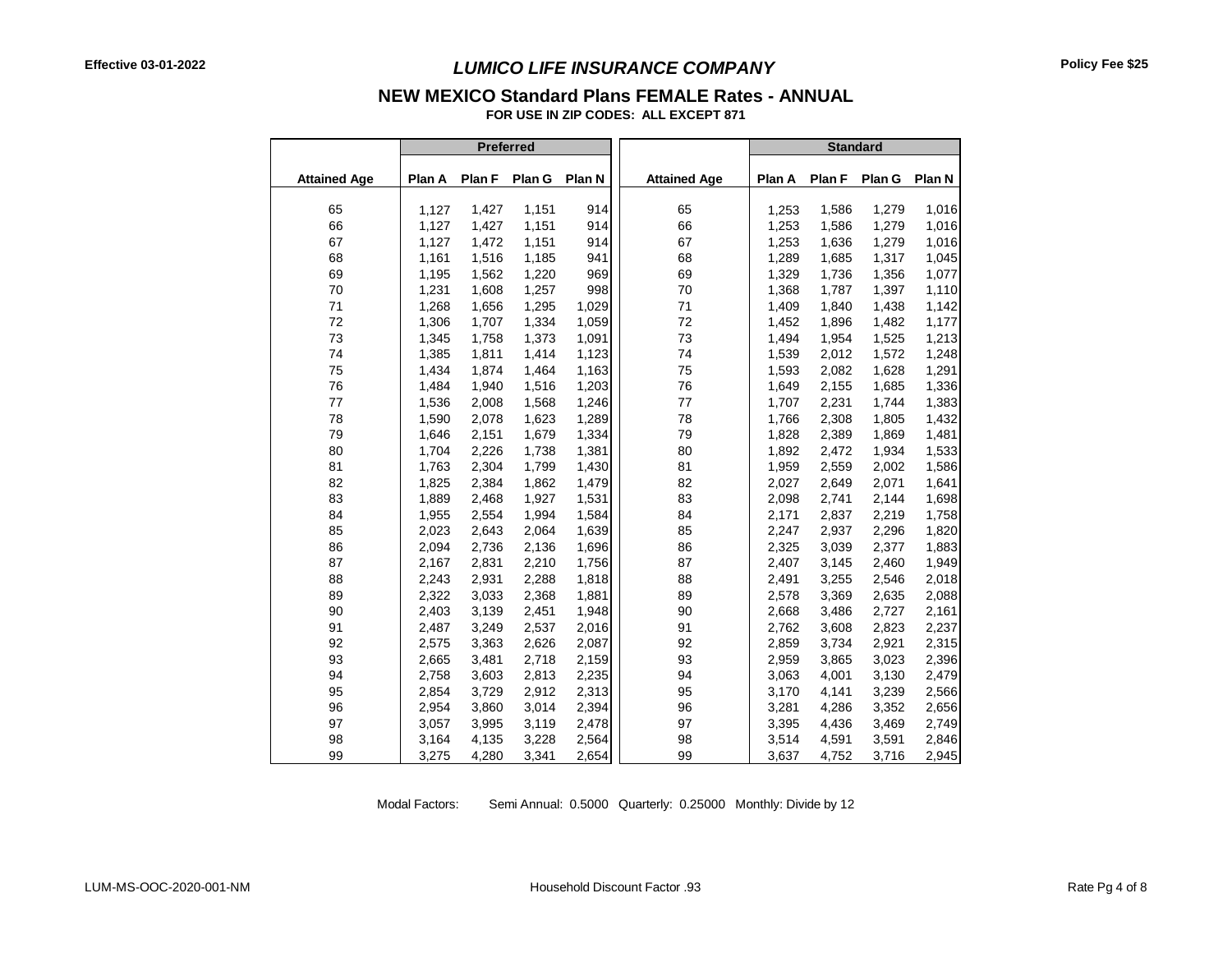## **NEW MEXICO Standard Plans MALE Rates - MONTHLY**

**FOR USE IN ZIP CODES: 871**

|                     |        | Preferred |        |        |                     | <b>Standard</b> |        |        |        |
|---------------------|--------|-----------|--------|--------|---------------------|-----------------|--------|--------|--------|
|                     |        |           |        |        |                     |                 |        |        |        |
| <b>Attained Age</b> | Plan A | Plan F    | Plan G | Plan N | <b>Attained Age</b> | Plan A          | Plan F | Plan G | Plan N |
|                     |        |           |        |        |                     |                 |        |        |        |
| 65                  | 112.08 | 142.00    | 114.33 | 90.92  | 65                  | 124.58          | 157.75 | 127.17 | 100.92 |
| 66                  | 112.08 | 142.00    | 114.33 | 90.92  | 66                  | 124.58          | 157.75 | 127.17 | 100.92 |
| 67                  | 112.08 | 146.33    | 114.33 | 90.92  | 67                  | 124.58          | 162.58 | 127.17 | 100.92 |
| 68                  | 115.42 | 150.75    | 117.75 | 93.50  | 68                  | 128.17          | 167.50 | 130.92 | 103.92 |
| 69                  | 118.83 | 155.17    | 121.25 | 96.33  | 69                  | 132.08          | 172.58 | 134.75 | 107.17 |
| 70                  | 122.42 | 159.92    | 125.00 | 99.25  | 70                  | 136.00          | 177.75 | 138.83 | 110.25 |
| $71$                | 126.00 | 164.67    | 128.67 | 102.25 | $71$                | 140.08          | 183.00 | 143.00 | 113.58 |
| $72\,$              | 129.92 | 169.67    | 132.67 | 105.33 | $72\,$              | 144.25          | 188.50 | 147.33 | 117.08 |
| 73                  | 133.75 | 174.83    | 136.50 | 108.50 | 73                  | 148.58          | 194.25 | 151.67 | 120.50 |
| 74                  | 137.67 | 180.00    | 140.67 | 111.75 | 74                  | 153.00          | 199.92 | 156.25 | 124.08 |
| 75                  | 142.50 | 186.33    | 145.58 | 115.67 | 75                  | 158.42          | 206.92 | 161.75 | 128.42 |
| 76                  | 147.42 | 192.92    | 150.67 | 119.75 | 76                  | 163.92          | 214.17 | 167.42 | 132.83 |
| 77                  | 152.58 | 199.58    | 155.92 | 123.92 | 77                  | 169.67          | 221.67 | 173.25 | 137.50 |
| 78                  | 157.92 | 206.58    | 161.33 | 128.25 | 78                  | 175.67          | 229.42 | 179.33 | 142.33 |
| 79                  | 163.42 | 213.83    | 167.08 | 132.75 | 79                  | 181.75          | 237.42 | 185.58 | 147.33 |
| 80                  | 169.17 | 221.33    | 172.92 | 137.33 | 80                  | 188.17          | 245.67 | 192.00 | 152.50 |
| 81                  | 175.08 | 229.08    | 178.92 | 142.17 | 81                  | 194.75          | 254.25 | 198.75 | 157.75 |
| 82                  | 181.17 | 237.00    | 185.25 | 147.17 | 82                  | 201.58          | 263.17 | 205.75 | 163.33 |
| 83                  | 187.50 | 245.33    | 191.67 | 152.33 | 83                  | 208.58          | 272.42 | 212.92 | 169.08 |
| 84                  | 194.08 | 253.92    | 198.42 | 157.58 | 84                  | 215.92          | 282.00 | 220.42 | 174.92 |
| 85                  | 200.83 | 262.83    | 205.33 | 163.17 | 85                  | 223.50          | 291.83 | 228.17 | 181.08 |
| 86                  | 207.92 | 272.00    | 212.58 | 168.92 | 86                  | 231.33          | 302.00 | 236.08 | 187.42 |
| 87                  | 215.25 | 281.50    | 220.08 | 174.75 | 87                  | 239.42          | 312.58 | 244.33 | 194.00 |
| 88                  | 222.83 | 291.42    | 227.75 | 180.92 | 88                  | 247.83          | 323.50 | 252.92 | 200.75 |
| 89                  | 230.67 | 301.58    | 235.75 | 187.25 | 89                  | 256.50          | 334.83 | 261.75 | 207.75 |
| 90                  | 238.75 | 312.08    | 244.00 | 193.83 | 90                  | 265.50          | 346.58 | 270.92 | 215.00 |
| 91                  | 247.08 | 323.00    | 252.58 | 200.58 | 91                  | 274.75          | 358.67 | 280.42 | 222.58 |
| 92                  | 255.75 | 334.25    | 261.42 | 207.58 | 92                  | 284.33          | 371.17 | 290.33 | 230.33 |
| 93                  | 264.67 | 346.00    | 270.58 | 214.83 | 93                  | 294.25          | 384.17 | 300.50 | 238.42 |
| 94                  | 273.92 | 358.08    | 280.08 | 222.42 | 94                  | 304.50          | 397.58 | 311.00 | 246.75 |
| 95                  | 283.50 | 370.58    | 289.92 | 230.17 | 95                  | 315.17          | 411.50 | 321.92 | 255.33 |
| 96                  | 293.42 | 383.58    | 300.00 | 238.25 | 96                  | 326.17          | 425.92 | 333.17 | 264.25 |
| 97                  | 303.67 | 397.00    | 310.50 | 246.58 | 97                  | 337.67          | 440.75 | 344.83 | 273.50 |
| 98                  | 314.25 | 410.92    | 321.42 | 255.25 | 98                  | 349.42          | 456.17 | 356.92 | 283.08 |
| 99                  | 325.25 | 425.33    | 332.58 | 264.08 | 99                  | 361.58          | 472.17 | 369.42 | 292.92 |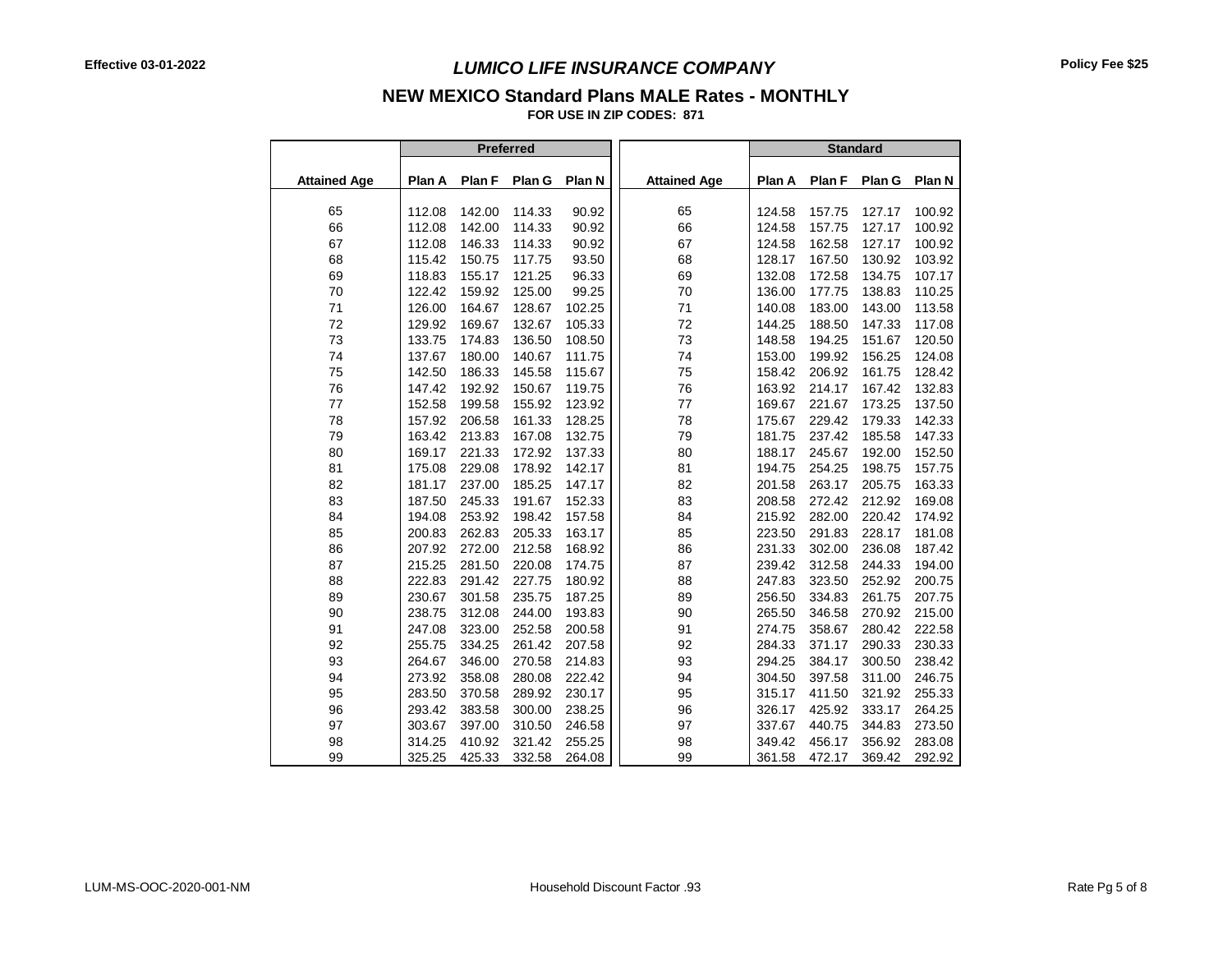#### **NEW MEXICO Standard Plans MALE Rates - MONTHLY**

**FOR USE IN ZIP CODES: ALL EXCEPT 871**

|                     |                  |                  | Preferred        |                  |                     |                  |                  | <b>Standard</b>  |                  |
|---------------------|------------------|------------------|------------------|------------------|---------------------|------------------|------------------|------------------|------------------|
| <b>Attained Age</b> | Plan A           | Plan F           | Plan G           | Plan N           | <b>Attained Age</b> | Plan A           | Plan F           | Plan G           | Plan N           |
| 65                  | 105.17           | 133.33           | 107.33           | 85.33            | 65                  | 116.92           | 148.08           | 119.33           | 94.75            |
| 66                  | 105.17           | 133.33           | 107.33           | 85.33            | 66                  | 116.92           | 148.08           | 119.33           | 94.75            |
| 67                  | 105.17           | 137.42           | 107.33           | 85.33            | 67                  | 116.92           | 152.67           | 119.33           | 94.75            |
| 68                  | 108.33           | 141.50           | 110.50           | 87.75            | 68                  | 120.33           | 157.25           | 122.83           | 97.50            |
| 69                  | 111.58           | 145.67           | 113.83           | 90.50            | 69                  | 124.00           | 162.00           | 126.50           | 100.58           |
| 70                  | 114.92           | 150.08           | 117.33           | 93.17            | 70                  | 127.67           | 166.83           | 130.33           | 103.50           |
| 71                  | 118.33           | 154.58           | 120.83           | 96.00            | 71                  | 131.50           | 171.83           | 134.25           | 106.67           |
| 72                  | 121.92           | 159.25           | 124.58           | 98.92            | 72                  | 135.42           | 177.00           | 138.33           | 109.92           |
| 73                  | 125.58           | 164.08           | 128.17           | 101.92           | 73                  | 139.42           | 182.33           | 142.42           | 113.17           |
| 74                  | 129.25           | 169.00           | 132.00           | 104.92           | 74                  | 143.67           | 187.67           | 146.75           | 116.42           |
|                     | 133.75           | 174.92           | 136.67           | 108.58           |                     | 148.67           | 194.25           | 151.83           | 120.50           |
| 75                  | 138.42           | 181.08           | 141.42           | 112.42           | 75                  | 153.92           | 201.08           | 157.17           |                  |
| 76                  | 143.25           | 187.42           | 146.42           |                  | 76<br>77            |                  |                  | 162.67           | 124.75           |
| 77<br>78            | 148.25           | 193.92           | 151.50           | 116.33<br>120.33 |                     | 159.25<br>164.92 | 208.08<br>215.33 | 168.33           | 129.08           |
|                     | 153.42           |                  |                  |                  | 78                  | 170.67           |                  |                  | 133.67           |
| 79                  | 158.83           | 200.75<br>207.75 | 156.83<br>162.33 | 124.58           | 79                  | 176.67           | 222.83<br>230.67 | 174.25<br>180.25 | 138.33           |
| 80                  |                  |                  |                  | 128.92           | 80                  |                  |                  |                  | 143.17           |
| 81                  | 164.33<br>170.08 | 215.00<br>222.50 | 168.00<br>173.92 | 133.50<br>138.17 | 81                  | 182.83<br>189.17 | 238.75<br>247.08 | 186.58<br>193.08 | 148.08<br>153.33 |
| 82                  |                  |                  |                  |                  | 82                  |                  |                  |                  |                  |
| 83                  | 176.00           | 230.33           | 179.92           | 143.00           | 83                  | 195.83           | 255.75           | 199.92           | 158.67           |
| 84                  | 182.17           | 238.42           | 186.25           | 148.00           | 84                  | 202.67           | 264.67           | 206.92           | 164.25           |
| 85                  | 188.58           | 246.75           | 192.83           | 153.17           | 85                  | 209.83           | 273.92           | 214.17           | 170.00           |
| 86                  | 195.17           | 255.42           | 199.58           | 158.58           | 86                  | 217.17           | 283.50           | 221.67           | 175.92           |
| 87                  | 202.08           | 264.33           | 206.58           | 164.08           | 87                  | 224.75           | 293.42           | 229.42           | 182.08           |
| 88                  | 209.17           | 273.50           | 213.83           | 169.83           | 88                  | 232.67           | 303.67           | 237.42           | 188.42           |
| 89                  | 216.50           | 283.08           | 221.33           | 175.83           | 89                  | 240.75           | 314.33           | 245.75           | 195.00           |
| 90                  | 224.08           | 293.00           | 229.08           | 181.92           | 90                  | 249.25           | 325.33           | 254.33           | 201.83           |
| 91                  | 231.92           | 303.25           | 237.17           | 188.33           | 91                  | 257.92           | 336.75           | 263.25           | 208.92           |
| 92                  | 240.08           | 313.83           | 245.42           | 194.92           | 92                  | 266.92           | 348.50           | 272.50           | 216.17           |
| 93                  | 248.42           | 324.75           | 254.00           | 201.75           | 93                  | 276.25           | 360.67           | 282.08           | 223.75           |
| 94                  | 257.08           | 336.17           | 263.00           | 208.75           | 94                  | 285.83           | 373.25           | 292.00           | 231.58           |
| 95                  | 266.08           | 347.92           | 272.17           | 216.08           | 95                  | 295.92           | 386.33           | 302.17           | 239.75           |
| 96                  | 275.42           | 360.08           | 281.58           | 223.67           | 96                  | 306.25           | 399.83           | 312.83           | 248.08           |
| 97                  | 285.08           | 372.75           | 291.50           | 231.42           | 97                  | 317.00           | 413.75           | 323.75           | 256.75           |
| 98                  | 295.00           | 385.75           | 301.75           | 239.58           | 98                  | 328.00           | 428.25           | 335.00           | 265.75           |
| 99                  | 305.33           | 399.25           | 312.25           | 247.92           | 99                  | 339.50           | 443.25           | 346.75           | 275.00           |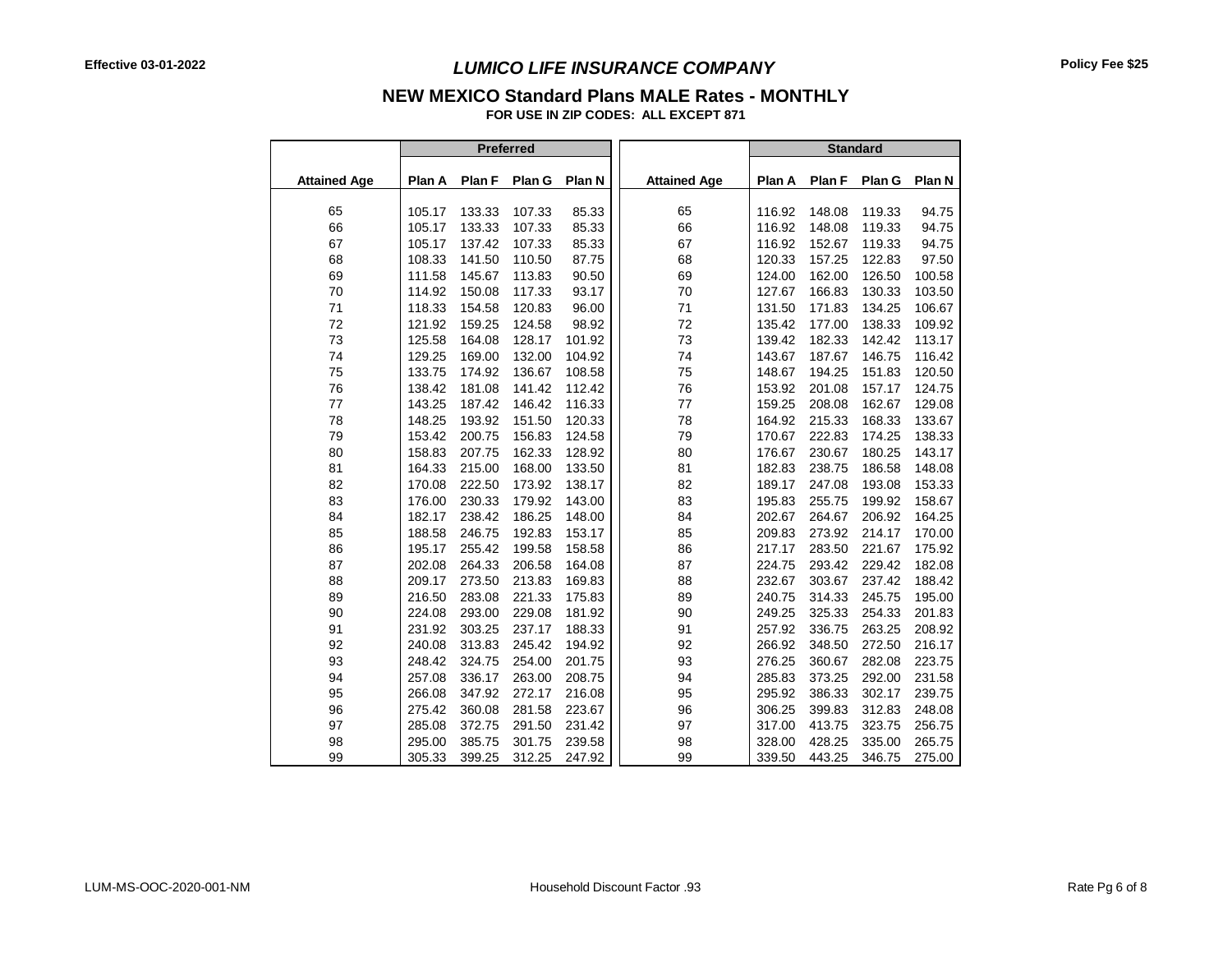# **NEW MEXICO Standard Plans FEMALE Rates - MONTHLY**

**FOR USE IN ZIP CODES: 871** - -

|                     |        |        | Preferred |        |                     | <b>Standard</b> |        |        |        |
|---------------------|--------|--------|-----------|--------|---------------------|-----------------|--------|--------|--------|
| <b>Attained Age</b> | Plan A | Plan F | Plan G    | Plan N | <b>Attained Age</b> | Plan A          | Plan F | Plan G | Plan N |
| 65                  | 100.00 | 126.67 | 102.17    | 81.08  | 65                  | 111.17          | 140.83 | 113.58 | 90.17  |
| 66                  | 100.00 | 126.67 | 102.17    | 81.08  | 66                  | 111.17          | 140.83 | 113.58 | 90.17  |
| 67                  | 100.00 | 130.67 | 102.17    | 81.08  | 67                  | 111.17          | 145.17 | 113.58 | 90.17  |
| 68                  | 103.08 | 134.58 | 105.17    | 83.58  | 68                  | 114.42          | 149.58 | 116.83 | 92.75  |
| 69                  | 106.08 | 138.58 | 108.25    | 86.00  | 69                  | 117.92          | 154.08 | 120.33 | 95.67  |
| 70                  | 109.25 | 142.75 | 111.58    | 88.58  | 70                  | 121.50          | 158.67 | 124.00 | 98.50  |
| 71                  | 112.58 | 147.00 | 114.92    | 91.33  | 71                  | 125.08          | 163.33 | 127.67 | 101.33 |
| 72                  | 115.92 | 151.50 | 118.42    | 94.00  | 72                  | 128.83          | 168.33 | 131.58 | 104.42 |
| 73                  | 119.33 | 156.00 | 121.92    | 96.83  | 73                  | 132.67          | 173.42 | 135.42 | 107.67 |
| 74                  | 123.00 | 160.75 | 125.50    | 99.75  | 74                  | 136.58          | 178.58 | 139.58 | 110.75 |
| 75                  | 127.25 | 166.42 | 129.92    | 103.25 | 75                  | 141.42          | 184.83 | 144.50 | 114.58 |
| 76                  | 131.75 | 172.17 | 134.50    | 106.83 | 76                  | 146.33          | 191.25 | 149.58 | 118.58 |
| 77                  | 136.33 | 178.25 | 139.17    | 110.58 | 77                  | 151.50          | 198.00 | 154.83 | 122.75 |
| 78                  | 141.17 | 184.50 | 144.08    | 114.42 | 78                  | 156.83          | 204.92 | 160.25 | 127.08 |
| 79                  | 146.08 | 190.92 | 149.08    | 118.42 | 79                  | 162.25          | 212.08 | 165.83 | 131.50 |
| 80                  | 151.25 | 197.58 | 154.25    | 122.58 | 80                  | 168.00          | 219.50 | 171.67 | 136.08 |
| 81                  | 156.50 | 204.50 | 159.67    | 126.92 | 81                  | 173.83          | 227.08 | 177.67 | 140.83 |
| 82                  | 162.00 | 211.67 | 165.25    | 131.33 | 82                  | 179.92          | 235.08 | 183.92 | 145.67 |
| 83                  | 167.67 | 219.00 | 171.08    | 135.92 | 83                  | 186.25          | 243.33 | 190.33 | 150.75 |
| 84                  | 173.50 | 226.67 | 177.00    | 140.67 | 84                  | 192.75          | 251.83 | 197.00 | 156.08 |
| 85                  | 179.58 | 234.58 | 183.17    | 145.50 | 85                  | 199.42          | 260.67 | 203.83 | 161.50 |
| 86                  | 185.92 | 242.83 | 189.58    | 150.58 | 86                  | 206.42          | 269.75 | 211.00 | 167.17 |
| 87                  | 192.33 | 251.33 | 196.17    | 155.92 | 87                  | 213.67          | 279.17 | 218.33 | 173.08 |
| 88                  | 199.08 | 260.17 | 203.08    | 161.33 | 88                  | 221.17          | 288.92 | 226.00 | 179.08 |
| 89                  | 206.08 | 269.25 | 210.25    | 167.00 | 89                  | 228.92          | 299.00 | 233.92 | 185.42 |
| 90                  | 213.33 | 278.67 | 217.58    | 172.92 | 90                  | 236.83          | 309.50 | 242.08 | 191.83 |
| 91                  | 220.83 | 288.42 | 225.25    | 178.92 | 91                  | 245.17          | 320.33 | 250.58 | 198.50 |
| 92                  | 228.58 | 298.50 | 233.17    | 185.25 | 92                  | 253.75          | 331.50 | 259.33 | 205.50 |
| 93                  | 236.50 | 309.00 | 241.33    | 191.67 | 93                  | 262.67          | 343.08 | 268.42 | 212.67 |
| 94                  | 244.75 | 319.83 | 249.67    | 198.33 | 94                  | 271.83          | 355.17 | 277.83 | 220.08 |
| 95                  | 253.33 | 331.00 | 258.42    | 205.33 | 95                  | 281.33          | 367.58 | 287.50 | 227.75 |
| 96                  | 262.17 | 342.58 | 267.50    | 212.50 | 96                  | 291.25          | 380.50 | 297.50 | 235.75 |
| 97                  | 271.33 | 354.67 | 276.92    | 219.92 | 97                  | 301.42          | 393.75 | 308.00 | 244.00 |
| 98                  | 280.83 | 367.08 | 286.58    | 227.58 | 98                  | 311.92          | 407.58 | 318.75 | 252.58 |
| 99                  | 290.67 | 379.92 | 296.58    | 235.58 | 99                  | 322.83          | 421.83 | 329.92 | 261.42 |